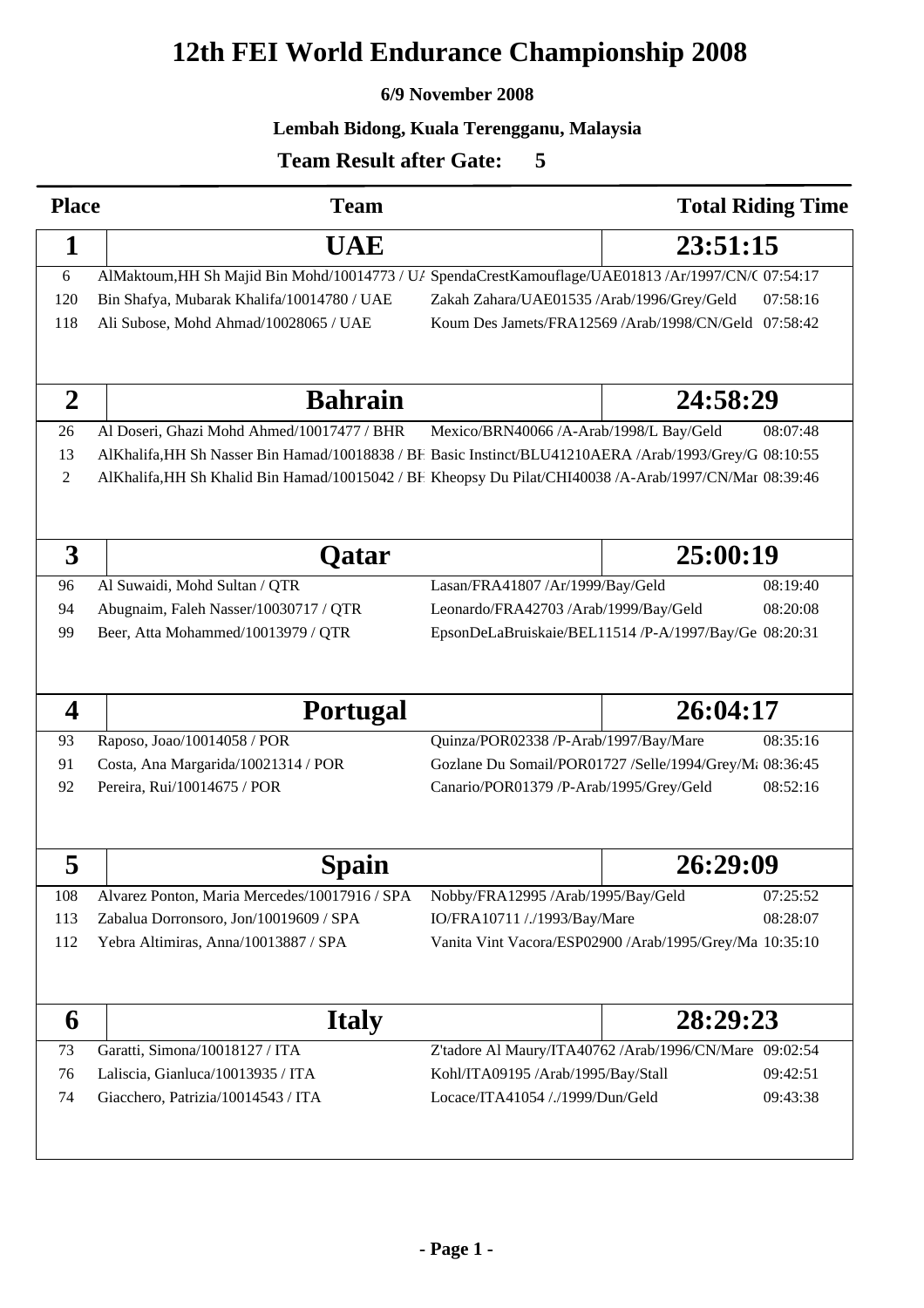# **12th FEI World Endurance Championship 2008**

## **6/9 November 2008**

## **Lembah Bidong, Kuala Terengganu, Malaysia**

<sup>60</sup>

# **Team Result after Gate:**

| <b>Place</b> | <b>Team</b>                                 |                                                         | <b>Total Riding Time</b>                               |  |
|--------------|---------------------------------------------|---------------------------------------------------------|--------------------------------------------------------|--|
| 7            | Canada                                      |                                                         | 32:40:52                                               |  |
| 40           | Gielen, Robert/10018527 / CAN               | F.C. Galaxy/CAN02782 /Arab/1997/Bay/Geld<br>10:40:04    |                                                        |  |
| 42           | Sturley, Ruth/10017844 / CAN                | RBF Super Sport/CAN02334 /Arab/1993/CN/Geld<br>10:51:30 |                                                        |  |
| 43           | Vinton, Yvette/10013858 / CAN               | Teese/CAN40148 /Arab/2000/Chestnut/Geld<br>11:09:18     |                                                        |  |
|              |                                             |                                                         |                                                        |  |
| 8            | <b>Belgium</b>                              | 16:47:07                                                |                                                        |  |
| 35           | Jaumotte, Rachel/10021953 / BEL             |                                                         | Rukban Dikruhu MMN/BA4196 /Arab/1998/CN/Ge 07:55:33    |  |
| 34           | Di Geronimo, Pietro/10032032 / BEL          | 08:51:34<br>SD Mengali/BA4443 /Arab/1999/Chestnut/Geld  |                                                        |  |
|              |                                             |                                                         |                                                        |  |
| 9            | <b>France</b>                               |                                                         | 16:47:44                                               |  |
| 54           | Benoit, Philippe/10019322 / FRA             |                                                         | Akim Du Boulve/FRA13378 /Arab/1998/Roan/Geld 08:23:16  |  |
| 55           | Denayer, Caroline/10018182 / FRA            | Gwellik Du Parc/FRA09102 /Arab/1994/Chestnut/G 08:24:28 |                                                        |  |
| <b>10</b>    | <b>Argentina</b>                            |                                                         | 16:52:55                                               |  |
| 18           | Vita, Agustin/10015014 / ARG                | Baraka Ibn Al Tamah/ARG00936 /Arab/1998/CN/G 07:45:50   |                                                        |  |
| 7            | Dupin De Greenwalt, Carolina/10028559 / ARG | Jessie Q/ARG00926 /P-Arab/1996/Grey/Mare                | 09:07:05                                               |  |
| 11           | <b>Australia</b>                            |                                                         | 17:21:34                                               |  |
| 20           | Mcgaffin, Kristie/10013830 / AUS            |                                                         | Tierview Maverick/AUS01655 /P-Arab/1997/Bay/G 08:39:39 |  |
| 23           | Toft, Penny/10013832 / AUS                  | Don/AUS02026 /A-Arab/1996/Bay/Geld                      | 08:41:55                                               |  |
|              |                                             |                                                         |                                                        |  |
| 12           | USA                                         |                                                         | 17:48:55                                               |  |
| 127          | Worthington, Janice/10014023 / USA          | Golden Lightning/USA41820 /Arab/2000/Grey/Gelc 08:44:42 |                                                        |  |
| 122          | Brunjes, Kathy/10021149 / USA               | Theatric/USA40137 /Arab/1998/Chestnut/Geld<br>09:04:13  |                                                        |  |
|              |                                             |                                                         |                                                        |  |